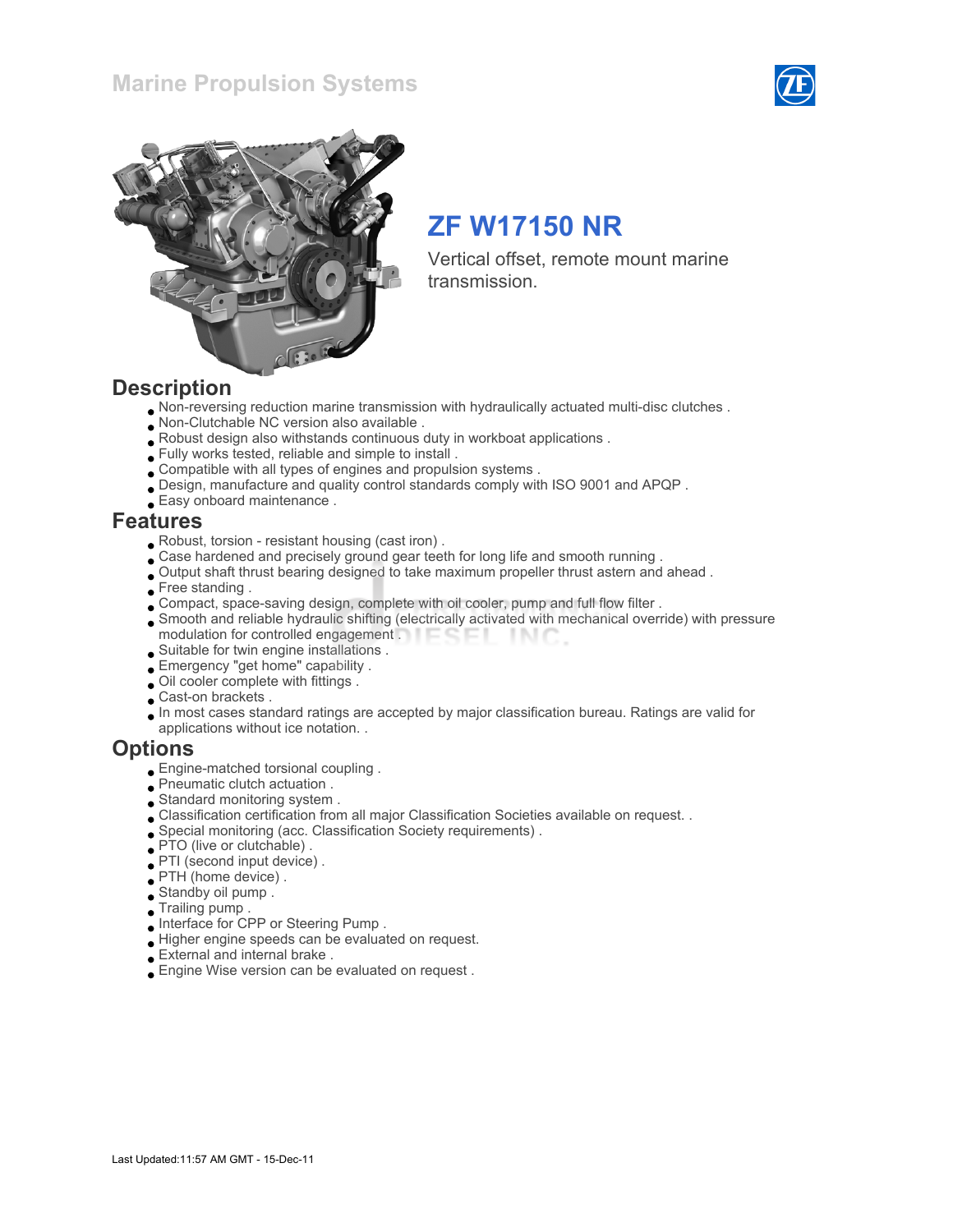# ZF W17150 NR Ratings

## Continuous Duty

| <b>RATIOS</b>                    | <b>MAX. TORQUE POWER/RPM</b> |                                                                                  |           | <b>INPUT POWER CAPACITY</b> |           |    |  |         |           | MAX. |            |
|----------------------------------|------------------------------|----------------------------------------------------------------------------------|-----------|-----------------------------|-----------|----|--|---------|-----------|------|------------|
| <b>FIRM</b>                      | <b>Nm</b>                    | ftlb                                                                             | <b>kW</b> | hp                          | <b>kW</b> | hp |  | $kW$ hp | <b>kW</b> | hp   | <b>RPM</b> |
| $1000$ rpm   1200 rpm<br>720 rpm |                              |                                                                                  |           |                             |           |    |  |         |           |      |            |
| $\boxed{\square}$ 3.967          |                              | 25470   18786   2.6670   3.5765   1920   2575   2667   3577   3200   4292   1600 |           |                             |           |    |  |         |           |      |            |
| $\blacksquare$ 4.556*            |                              | 24830   18314   2.6000 3.4867   1872   2510   2600   3487   3120   4184   1600   |           |                             |           |    |  |         |           |      |            |
| * Special Order Ratio.           |                              |                                                                                  |           |                             |           |    |  |         |           |      |            |

Higher engine speeds can be evaluated on request.

Ratings shown for the ZF W17000, and larger gearboxes, are valid for applications without ice classification and comply with BV (Bureau Veritas) rules.

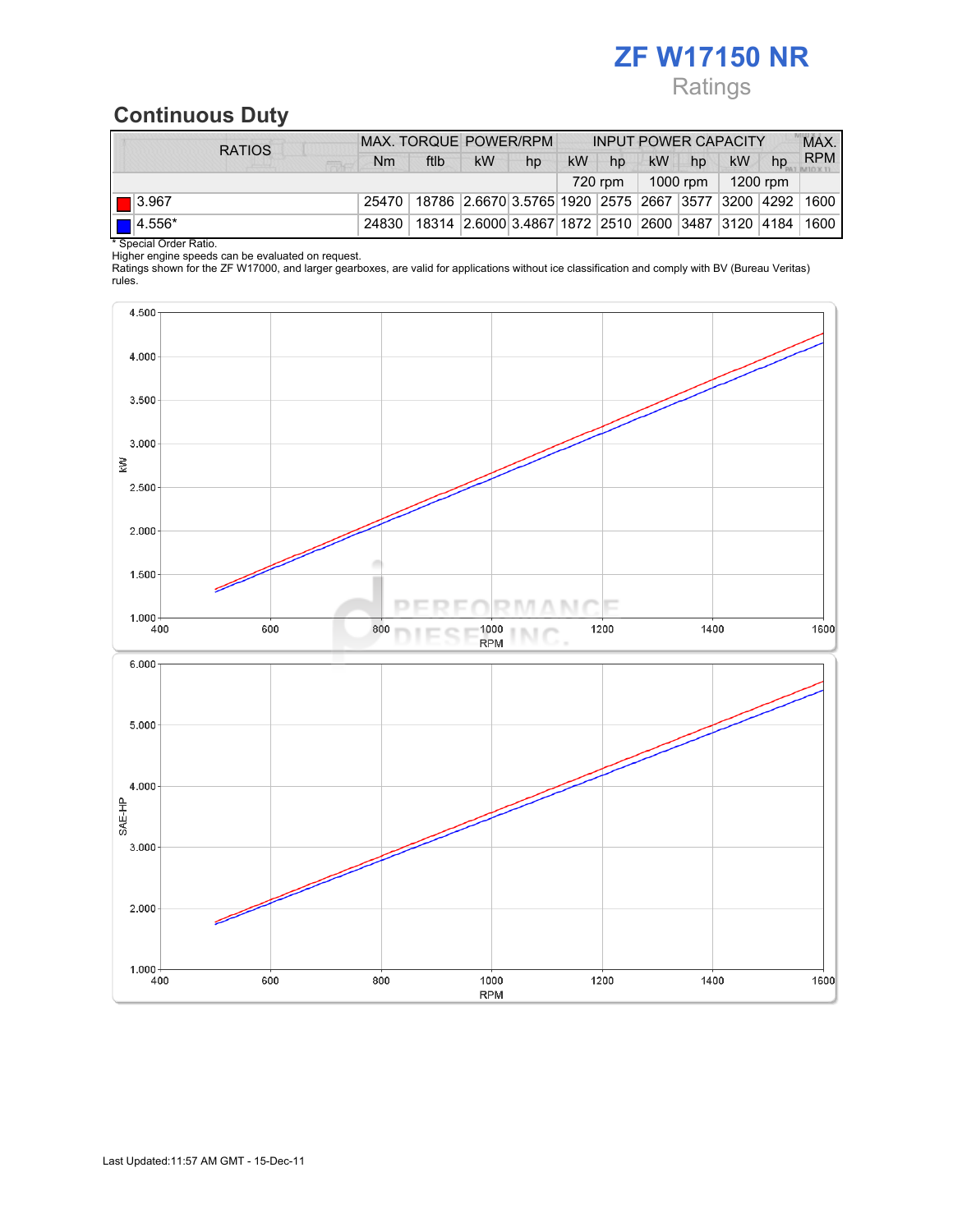

**Dimensions** 





| mm (inches)                  |                |                |    |                                                                                    |  |  |                |            |  |
|------------------------------|----------------|----------------|----|------------------------------------------------------------------------------------|--|--|----------------|------------|--|
|                              | B <sub>1</sub> | B <sub>2</sub> | H1 | H <sub>2</sub>                                                                     |  |  | L <sub>2</sub> |            |  |
| 600(23.6)                    |                |                |    | 850 (33.5) 850 (33.5) 725 (28.5) 1,030 (40.6) 1,866 (73.5) 1,504 (59.2) 488 (19.2) |  |  |                | 925 (36.4) |  |
|                              |                | Weight kg (lb) |    | Oil Capacity Litre (US qt)                                                         |  |  |                |            |  |
| 171 (181)<br>4,790 ( 10,538) |                |                |    |                                                                                    |  |  |                |            |  |

DIESEL INC.

|    |                |             |  |  | <b>Bolt Holes</b>                       |     |              |    |
|----|----------------|-------------|--|--|-----------------------------------------|-----|--------------|----|
|    |                |             |  |  |                                         | No. | Diameter (E) |    |
| mm | $\overline{m}$ | mm in mm in |  |  | mm                                      |     | mm           |    |
|    |                |             |  |  | 500 19.7 410 16.1 250 9.84 50.0 1.97 15 |     | 29.0         | 14 |

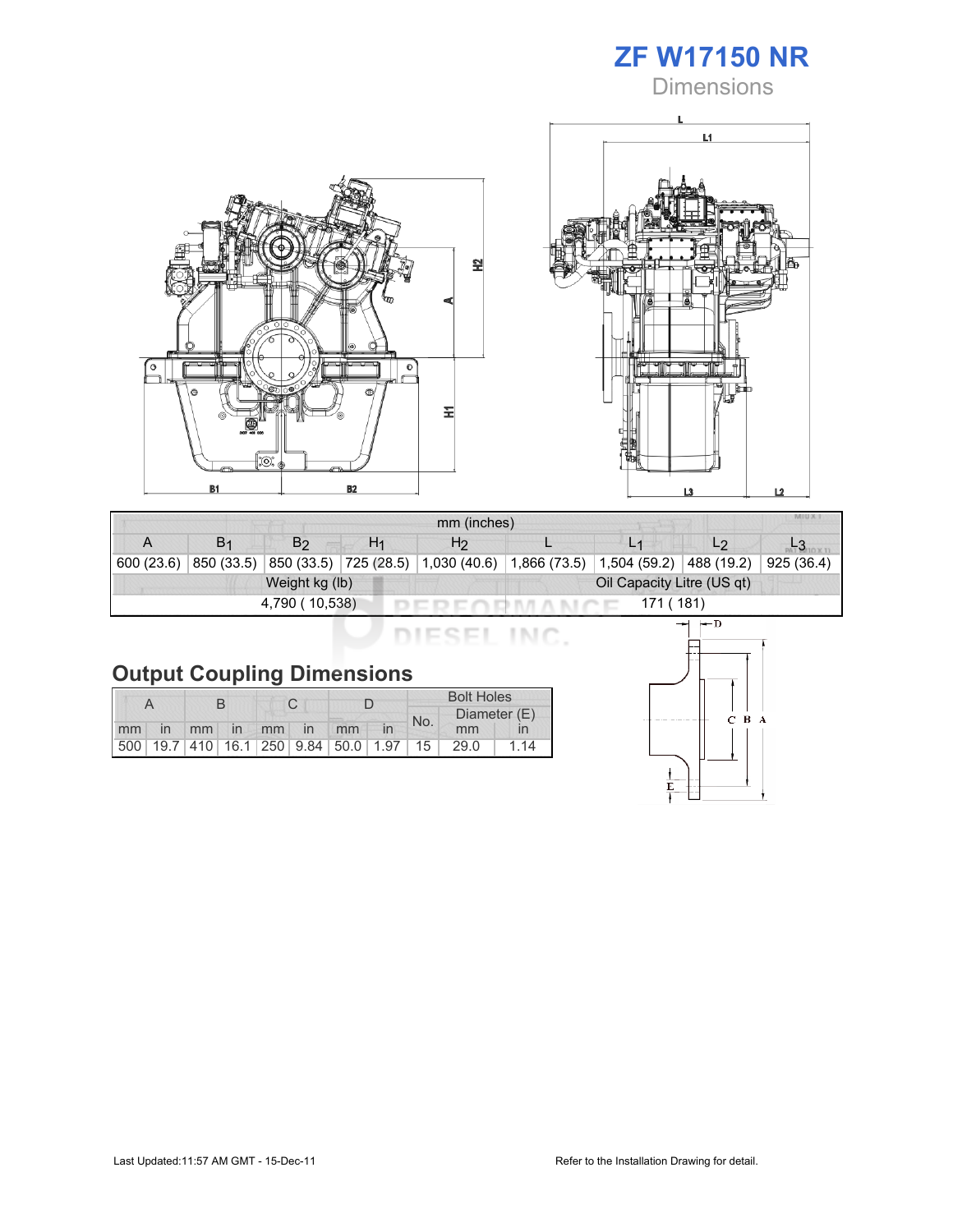

## **PTO Configurations**

#### Front PTO23 (NR\* Version)

#### Front PTO81 (NR\* Version)

Front PT083 (NR\* Version)







#### Top PTO71 (R\*+NR\* Version)



#### Top PTO72 (R\*+NR\*Version)







Top PTO73 (R\*+NR\* Version)



Brake (NR\* Version)





Front PTO73 (aux. pump) with SAE A to CC (NR\* Version)



\*R= Reversing \*NR= Non-Reversing



m